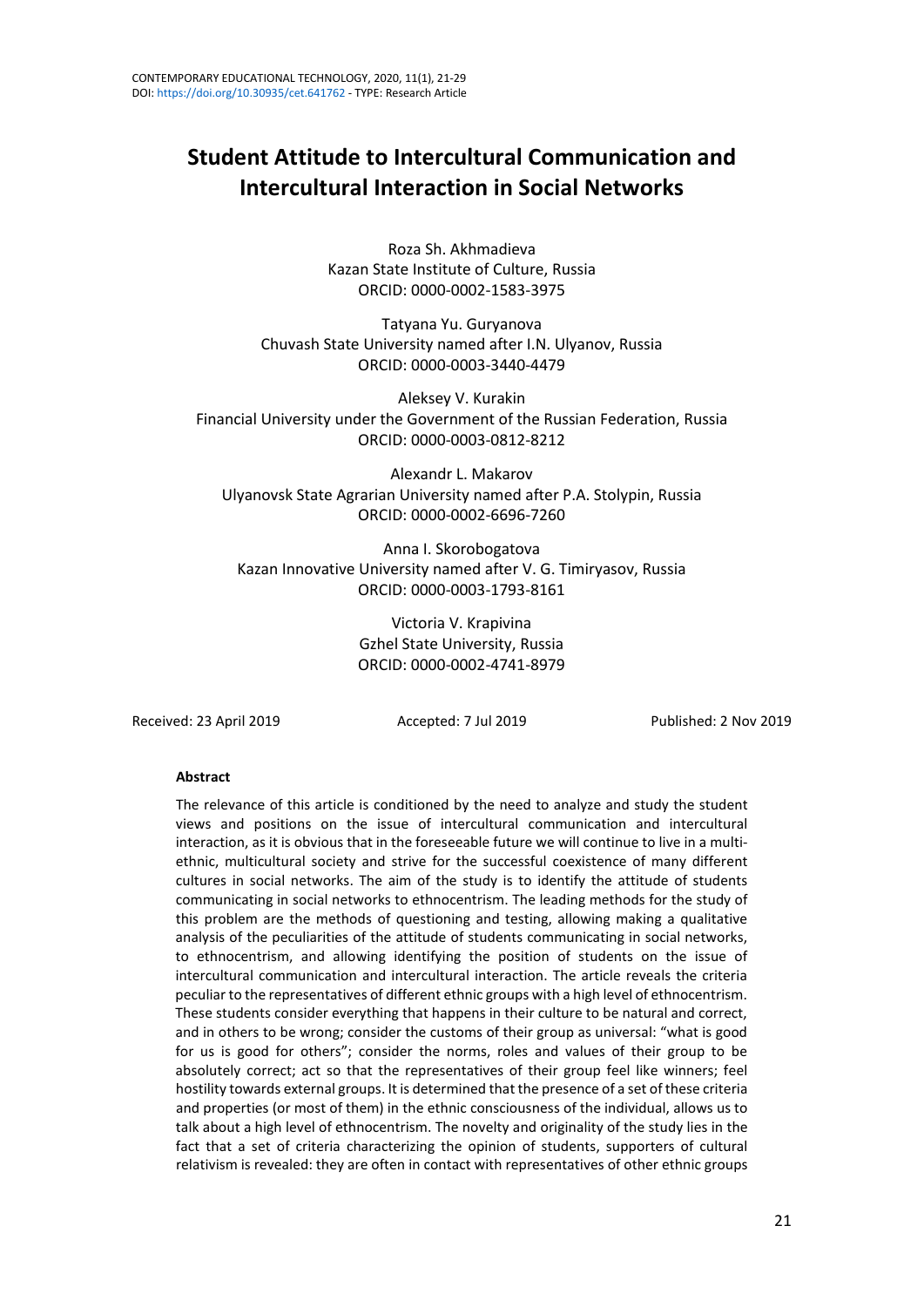and nationalities in social networks; absolutely do not feel discomfort in communicating with foreign cultural representatives, on the contrary, such communication is of great interest; in the formation of any group do not give preference to representatives of their own people, and are guided by other selection criteria; do not regard the culture of their people as a role model for other Nations. A set of criteria is identified for supporters of ethnocentrism: they believe everything that happens in their culture, natural and correct and others wrong; consider the customs of their group as universal; consider the norms, roles and values of their group is certainly correct; feel hostility towards external groups; in General, are rarely in contact with the representatives of other ethnic groups and nationalities; feel discomfort in communicating with other cultures representatives; believe that the loss of identity of their ethnic group is an unambiguously negative phenomenon; they do not consider the cultures of all peoples equally important and equal.

*Keywords: students, intercultural communication, intercultural interaction, ethnocentrism*

### **INTRODUCTION**

The world in which we live is multi-ethnic: many different ethnic groups and peoples coexist simultaneously in it. In today's multi-ethnic world, ethnically homogeneous countries and communities are rather a rare exception, so in our time the problems of inter-ethnic communication, inter-ethnic interaction and coexistence are becoming paramount and come to the fore both globally and locally, within one country or a certain community (Artanovsky, 1979; Birova, Vasbieva & Masalimova, 2017; Cherdymova et al., 2019a, 2019b; Drobizheva, 2001; Novikova et al., 2018; Roshchin, 2014; Ulybina, 2015; Vasbieva & Kalugina, 2016; Vasbieva et al., 2018). Ethnocentrism as a social phenomenon, one way or another affecting interethnic and intercultural communication, aroused interest in the study of many different foreign and domestic researchers. About ethnocentrism as a phenomenon characteristic of the absolute majority of ethnic groups and peoples, says in his works Ageev (2006), emphasizing both positive and negative aspects. The definition of the term in their works also are offered by Zdravomyslov (2009) and Giddens (1999). Ross and Nisbett (2003) in his work "Man and situation" consider the nature of ethnocentrism from the position of cognitive categorization, as all ethnic groups perceive each other from the position of *we* and *they*. However, differences in categorization of *we are better, they are worse* are known from more ancient times. The domestic researcher Trubetskoy (2003) also reveals the Phenomenon of ethnocentrism in the categorization of friend-foe. The First attempt of classification of ethnocentrism makes Matsumoto (2008), which identifies flexible and rigid ethnocentrism.

An attempt to explain the causes of extreme forms of ethnocentrism is made by social psychologists Adler (1997) and Reich (2006), who concluded that ethnic arrogance and a sense of national superiority, is compensation for the grievances and anger.

Domestic researcher Drobizheva (2003), studying ethnocentric attitudes in modern Russian society and the problems of interethnic relations, pays great attention to the phenomenon of ethnicity. Another Russian scientist – Bromley (1998) considers ethnocentrism as a result of negative transformation of ethnic identity of individuals.

In the framework of cross-cultural social psychology, Lebedeva (2003) actively studied the relationship between ethno-cultural value differences and the degree of negative ethnocentrism. A Study of intragroup reasons for determining ethnocentrism was paid by great attention of the scientists, who allocated the basic components of negative ethnocentrism. Krysko (2003) and Karpenko, Petrovsky and Yaroshevsky (2007) made a significant contribution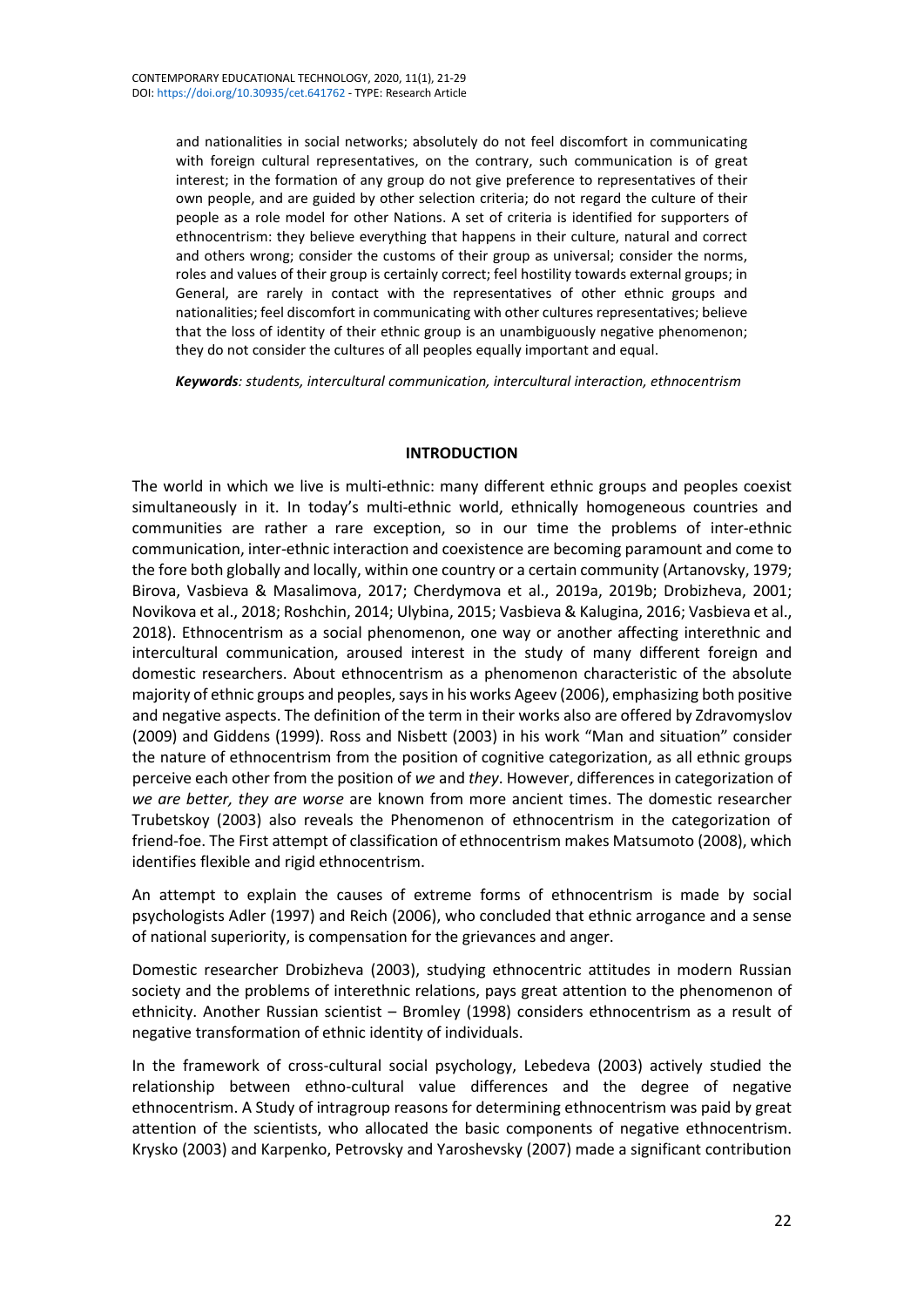to the study of the issue of discrimination on ethnic grounds. Russian researchers Soldatova (2002) and Ryzhova (2007) in their works use the concept of ethnocentrism as an exclusively negative social phenomenon.

There are also three types of inter-ethnic interaction:

- The influence of one ethnic community on another, in which one ethnic group is active and dominant, and the other inert and passive with respect to this impact. This type of interethnic interaction includes ethnic manipulation, coercion, and so on;
- Ethnic assistance, in which two or more ethnic groups provide assistance and support to each other on an equal footing, show solidarity, achieve unity of intent and jointly seek ways to achieve their goals. This type of inter-ethnic interaction is inter-ethnic cooperation;
- Ethnic opposition, which implies contradictions in positions, disagreement, blocking the efforts of another ethnic group and active promotion of the opposite position up to military action.
- The presented types of interethnic interaction are extreme and have many transitional and intermediate forms. The peculiarities of each type of interethnic interaction are manifested in their result. The result or outcome of long-term inter-ethnic interaction can be:
- Natural or forced assimilation, which manifests itself in different aspects for the two ethnic groups involved in this process: for one of them it is a quantitative increase in the number of its ethnic group, its growth and development, and for the assimilated ethnic group it is the loss of some of its characteristics and features (traditions, customs, values, beliefs, language);
- Ethnic discrimination, which implies a restriction of rights (or even deprivation of these rights) of a certain category of citizens on the basis of ethnicity or national origin;
- Segregation, that is, restriction of rights based on race or ethnicity, resulting in neglect of other peoples, national arrogance and ethnic exclusion (Alisov et al., 2018; Kalugina & Tarasevich, 2018; Levkovich & Pankova, 2015; Mamedov, 1996; Petrenko, 2014; Roshchin, 2014; Sorokoumova et al., 2019; Zaslavskaya, 1998).

When building contacts with representatives of other peoples and ethnic groups, most people use as a benchmark and criteria for assessing their own ethnic group with its inherent culture. This type of value judgment is called ethnocentrism. Ethnocentrism is a socio-psychological attitude of perception and evaluation of other cultures and the behavior of their representatives through the prism of their own culture.

# **MATERIALS AND METHODS**

# **Method of Research**

The method of interview was used in the research. This method is a universal method that allows analyzing the attitude of students communicating in social networks to intercultural communication and intercultural interaction, and therefore allows solving the following problems:

- To find out how often students are in contact with representatives of other Nations.
- To find out in what area respondents usually intersect with foreign cultural representatives.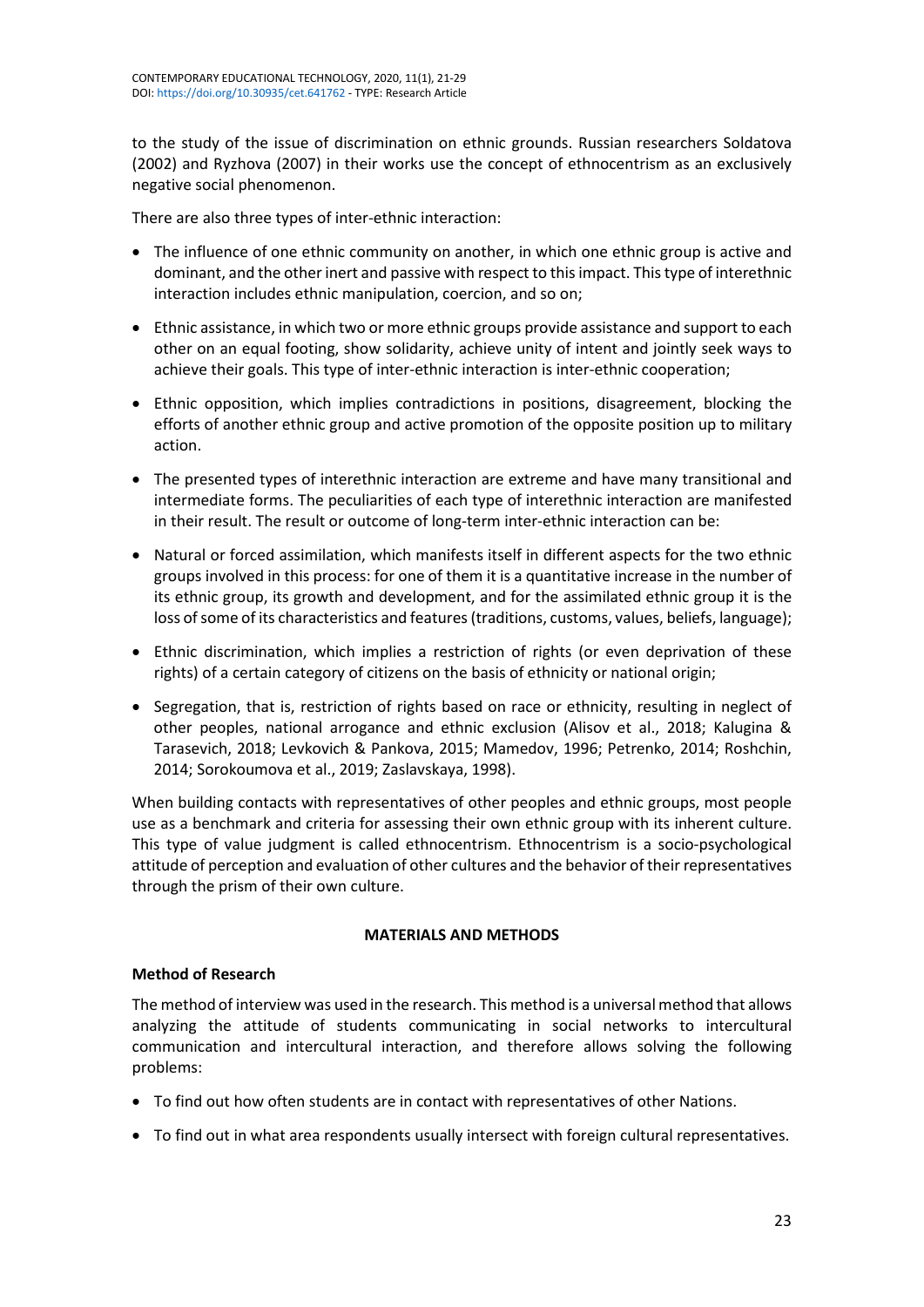- To find out if communication with other cultures causes discomfort to students.
- To determine whether students prefer representatives of their ethnic group in the formation of any group.
- To find out how often the behavior of foreign cultural representatives seems strange and unacceptable to students.
- To determine how interesting and useful students consider the study of cultural values and customs of other national cultures.

# **Research Program**

The research program consists of two parts: methodological and procedural. The average length of the interview was 15 to 22 minutes. The students' answers were recorded on tape, as the interview included also open questions, and then they were transcribed and analyzed.

The pilot study revealed that the majority of students (67%) as a whole often (every day or several times a week) contact in social networks with representatives of other ethnic groups, about a fifth of respondents (19%) mostly several times a month, while the remaining 14% in General contact with foreign cultural representatives quite rarely or practically do not contact.

For about a third of the student youth (30% of respondents) in General, often (or "very often" almost every time a Respondent encounters a representative of another culture, or "quite often" - regularly, but not always) the behavior of foreign cultural representatives seems strange and unacceptable; only 9% of students very often face unacceptable and strange behavior of representatives of other peoples, about a third (32%) - quite rarely, noting that they have encountered "practically several times»; another 29% of students said that they face a similar behavior neither often, nor infrequently.

Based on the data obtained, it can be concluded that the absolute majority of students (68%) intersect with foreign cultural representatives mainly within the framework of educational activities, 21% of the total number of respondents contact with representatives of other ethnic groups in the household sphere, only 8% - in the workplace. About 2% of students chose the answer *other*, calling such options as *married, married to a representative of another nation*.

# **RESULTS**

The first stage of our research was to find out: "Does communication in social networks with representatives of other cultures and peoples give you discomfort? » About a quarter of the students who took part in the interview, 26% felt uncomfortable when communicating in social networks with representatives of other cultures. For a little less than half of the respondents (47% of students), it did not matter what culture to communicate with, the remaining 27% of respondents did not feel any discomfort, moreover, such communication was even interesting to them.

After studying the students' responses regarding the degree of agreement that cross-cultural enrichment may jeopardize the identity of their people, we have the following results: 38% of students generally agree that the identity of their people may be lost due to cross-cultural enrichment of peoples, one fifth of respondents partially agree with this, partially-no, and about a third of respondents (31%) generally disagree and believe that cross-cultural enrichment does not affect the preservation of their people's identity.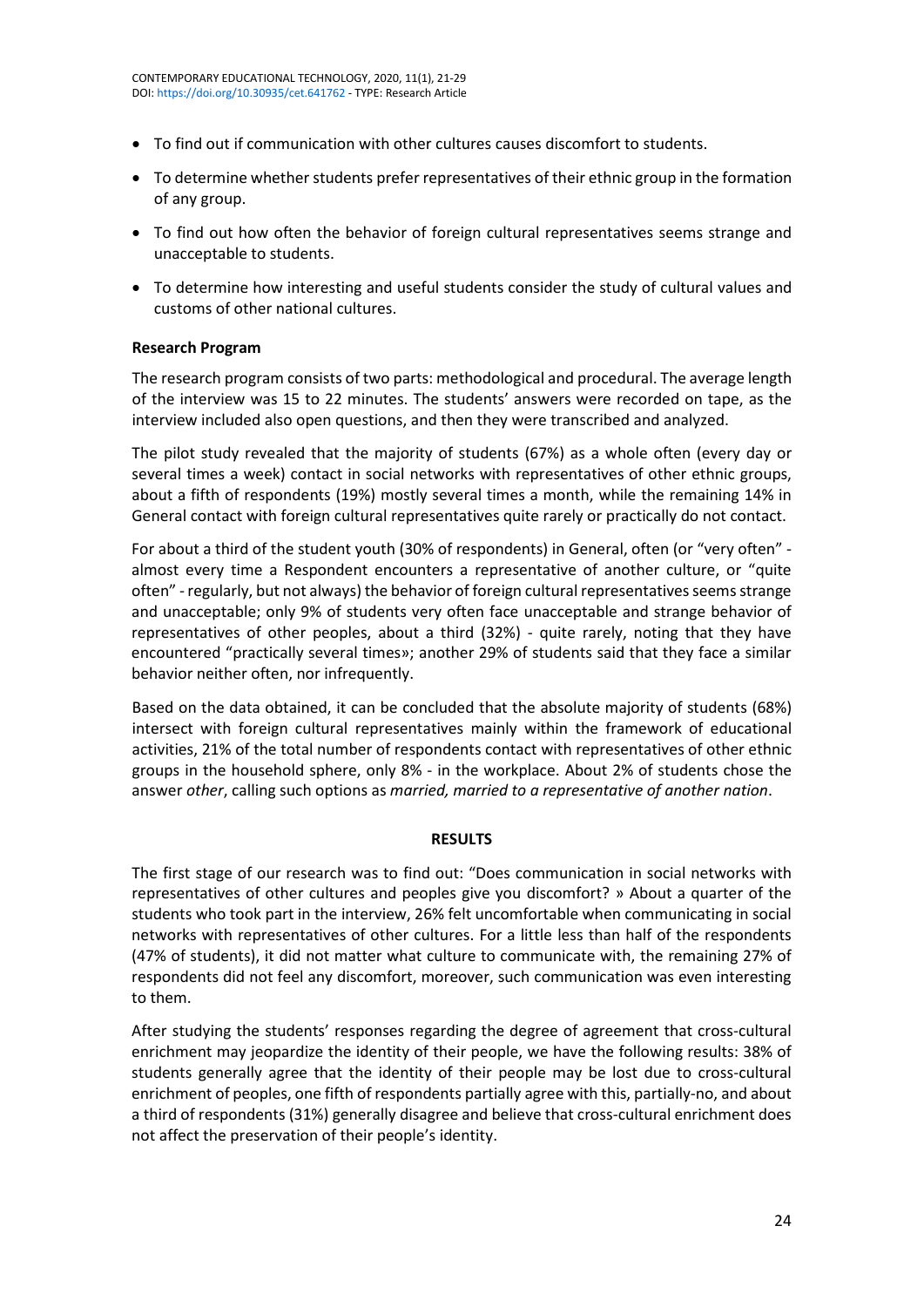The question of preserving the identity of peoples was not so clear, because the answers to the following question "do You Consider the loss of the identity of peoples and the loss of unique traditions and beliefs to be a negative phenomenon? » were very different, depending on the position of the students. After analyzing the students' answers, we divided the students into three groups. In response to this question, many students, conventionally the first group interviewed, who do not consider the loss of identity a negative phenomenon, referred to the process of globalization and its consequences, referring to the loss of identity as a natural process: "Sooner or later, all peoples will lose their identity...", "In the modern world there is a blurring of borders in all spheres, identity in principle becomes unnecessary", "on the Contrary, identity and tradition do not allow people to develop", and so on.

The second group is divided into respondents who advocate the preservation of the identity of peoples and, in particular, of their own people. The preservation of identity, to which respondents refer the national language, traditions, customs, mentality and even national character, is a necessary condition for the preservation of the uniqueness of the entire people and for its development: "Loss of identity - this is definitely bad", "...representatives of all peoples should speak their language, teach the language, to instill in them the traditions and customsthat indigenous peoples did not disappear gradually, and is maintained and developed", "If every nation would not seek to preserve their identity and difference from other Nations, we risk to lose all the cultural wealth that is handed down to us by our ancestors..". In addition, the third group consists of those respondents who made arguments both for and against the preservation of identity, but did not indicate their position on this issue.

Despite the fact that for about a third of the respondents, the behavior of foreign cultural representatives in General often seems strange and unacceptable, answering the following question of the interview, which was as follows: "do You Consider it important to know and study the cultural values, traditions and customs of other national cultures?» the majority of students (61%) noted that immersion in the culture of other Nations was generally considered important, explaining it by the presence of interest (17%) and as a need for overall development.

Since one of the objectives of our study was to analyze the representation of supporters of ethnocentrism and cultural relativism among Samara students, it is important to note based on what criteria we attribute a Respondent to supporters of ethnocentric views or to supporters of the concept of cultural relativism.

# **DISCUSSIONS**

Ethnocentrism in its extreme manifestation, in which we used this term in this work, is a very dangerous social phenomenon that can destabilize the sphere of interethnic influence and intercultural communication. The concept of cultural relativism, presented in this article as a theoretical idea that promotes equality and value of all cultures, denies a universal way of development for all cultures, due to the individual formation and development of each culture, on the contrary, weakens the position of ethnocentrism.

That is why the concept of cultural relativism is so often called a kind of reaction to European ethnocentrism, in which initially European peoples belonged themselves to civilization, and the rest of the world - to the barbarians. Thus, forming the image of a supporter of cultural relativism within the framework of our article, we conclude that it has the following qualities: in General, they often in contact with representatives of other ethnic groups and nationalities; absolutely do not feel discomfort in dealing with foreign cultural representatives, on the contrary, such communication is of great interest; when forming any group/community, they do not give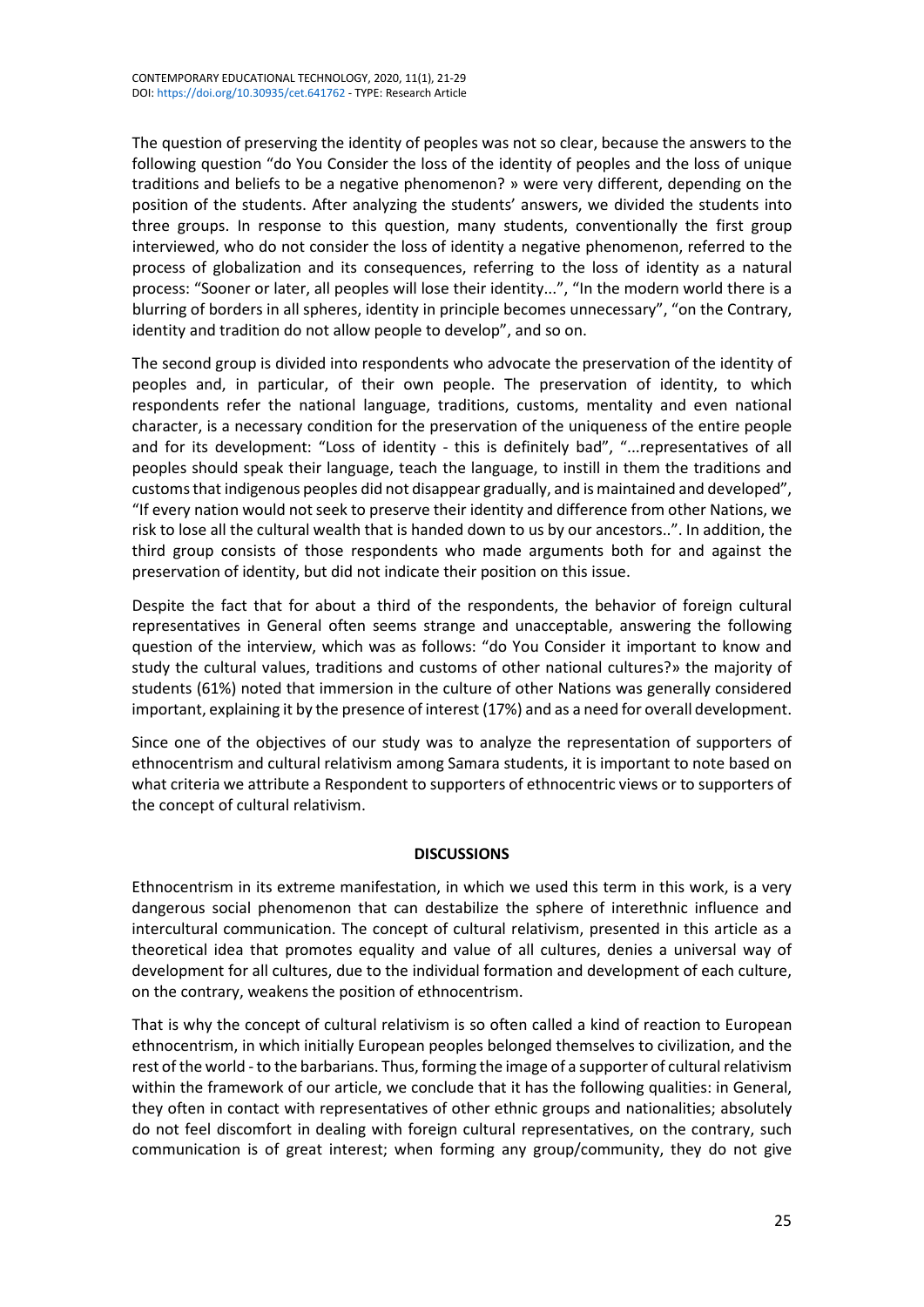**Table 1.** The answer to the question: "Do you feel discomfort when communicating with foreign cultural representatives in groups?"

| The discomfort when communicating with representatives of other cultures                            | <b>Boys</b> Girls |       |
|-----------------------------------------------------------------------------------------------------|-------------------|-------|
| Yes, I feel uncomfortable communicating                                                             | 12 % 15%          |       |
| I do not care what kind of representative I am talking with and which culture he refers to. 55% 47% |                   |       |
| No, I do not feel uncomfortable at all. On the contrary, it is even interesting.                    | 33%               | - 38% |

preference to representatives of their people, but are guided by other selection criteria; they do not regard the culture of their people as a role model for other Nations; do not agree that the level of development of the pculture of their people is much higher than that of other Nations; they consider it important to interact with representatives of other peoples - even those who are inferior, in their subjective opinion, in the level of development; advocate for the mutual cultural enrichment of peoples, do not see this as a threat to the loss of identity of peoples, including their own people; They consider the culture of all peoples equally important and of equal value; very rarely (almost never) consider the behavior of representatives of other cultures odd or unacceptable; believe that it is important and interesting to study cultural values, immersion in the cultural traditions and customs of other peoples; definitely do not agree that a set of values and traditions accepted in the culture of their people, is efficient and versatile for other peoples.

Thus, after analyzing the interviews of all students, we came to the following conclusions: all respondents were divided into three main groups (supporters of ethnocentrism - about 35% of respondents, supporters of cultural relativism - 44% of respondents and respondents who took a neutral position - 21%).

After analyzing the data presented in **Table 1**, we came to the conclusion that female respondents are much more likely than male respondents (15% vs. 12%) to feel discomfort in communicating with foreign cultural representatives; more than half of the male and female students replied that it did not matter to them which ethnic group to communicate with; accordingly, 33% of male and 38% of female students did not feel any discomfort when communicating with representatives of other cultures.

# **CONCLUSION**

The determinants of interethnic relations is formed in people's ethnic consciousness, which includes the idea of their own ethnic group and other *foreign* peoples. Often the ethnic identity of people can take hypertrophied forms, for this reason in modern society are often national extremist actions, manifestations of extreme forms of ethnocentrism and xenophobia, disagreement and rejection of other cultural communities.

In this regard, there is a growing need to analyze and study the views and positions of the Samara University youth on the issue of intercultural communication and intercultural interaction in order to form the prerequisites for the successful coexistence of many different cultures within one country.

Criteria that are characteristic of representatives of different ethnic groups with a high level of ethnocentrism: to consider everything that happens in their culture, natural and correct, and in others - wrong; to regard the customs of one's group as universal: *what is good for us is good for others*; to regard the norms, roles and values of one's group as absolutely correct; to provide comprehensive assistance to the members of one's group if necessary; to be proud of one's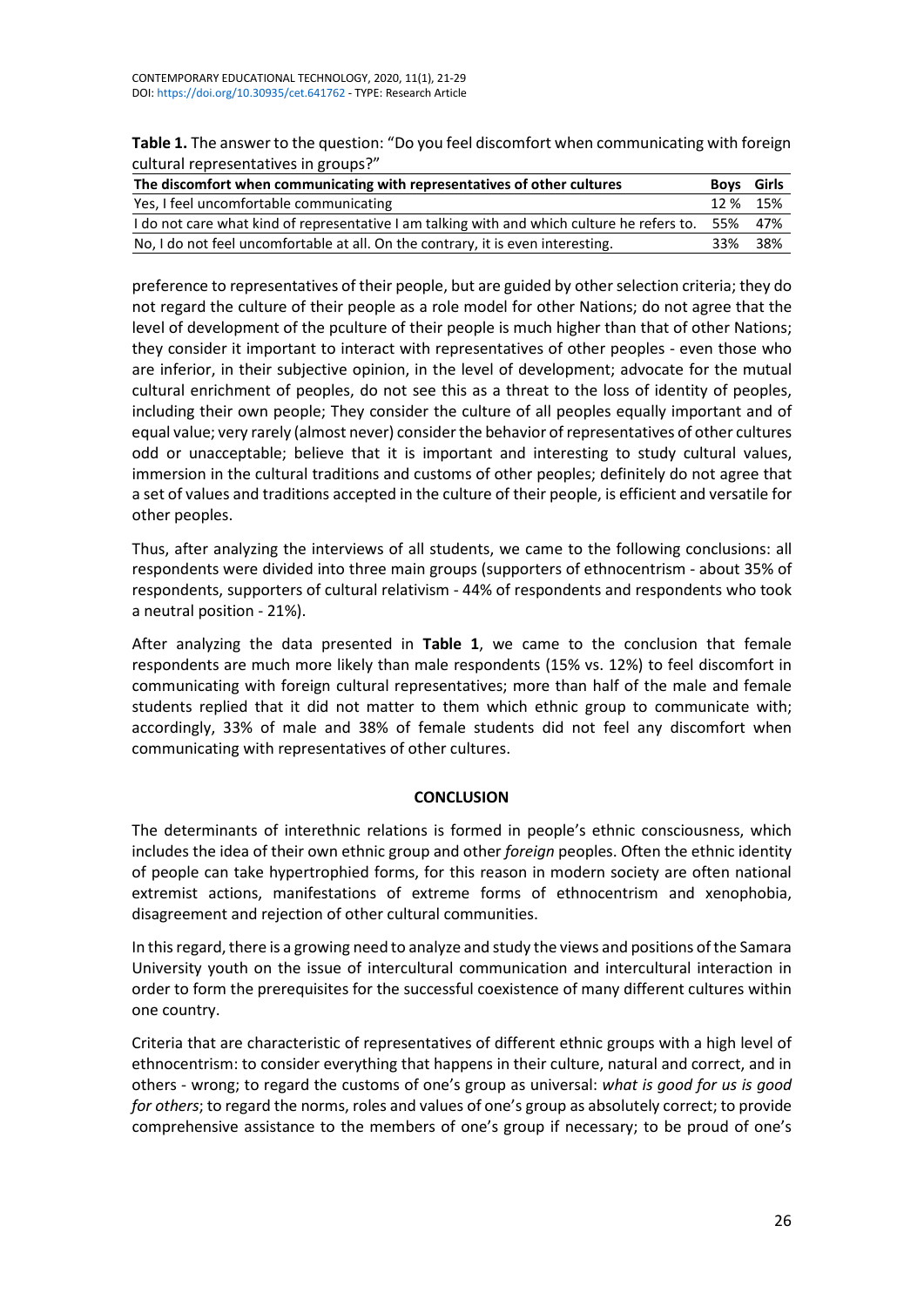group; to act in such a way that the representatives of their group feel like winners; to feel hostility towards external groups.

Thus, the proponent of ethnocentrism, according to our study, is a Respondent who: is in General, rarely in contact with representatives of other ethnic groups and nationalities; feels discomfort in dealing with foreign cultural representatives; gives preference to representatives of the ethnos/people at formation of any group/community; considers that culture of its people has to be a role model for all other cultures; agrees that the level of development of culture of its people is much higher, than at other people; does not consider it important to interact with representatives of other peoples who are inferior, in his/her subjective opinion, in the level of development; opposes the cross-cultural enrichment of peoples, because it can jeopardize the identity of his/her people; considers the loss of the identity of its ethnic group clearly a negative phenomenon; does not consider the cultures of all peoples equally important and equal; considers the behavior of foreign cultural representatives in General often strange or unacceptable; sees no need to know and study the cultural values, traditions and customs of other peoples, considering sufficient knowledge of their traditions and customs; agrees that the set of values and traditions adopted in the culture of his/her people, is optimal and universal for other peoples; is a supporter of the policy of multiculturalism and supports the preservation of cultural differences.

The presence of one of the above-mentioned criteria in itself does not mean anything. Only the combination of these criteria and properties (or most of them) in the ethnic consciousness of the individual, allows us to talk about a high level of ethnocentrism.

### **REFERENCES**

- Adler, A. (1997). *Understand human nature.* St.Petersburg: Publishing house "Academic project"*.*
- Ageev, V. S. (2006). *Ingroup determinism and its determinant. Intergroup interaction: sociopsychological problems.* Moscow: Moscow University press.
- Alisov, E. A., Cherdymova, E. I., Trubina, G. F., Yakushev, A. N., Zhdanov, S. P., Popova, O. V., & Kobzar-Frolova, M. N. (2018). Study of Dominant Type of Student Ecological Focus. *Ekoloji 27*(106), 357-362.
- Artanovsky, S. N. (1979). *Problem of ethnocentrism, ethnic identity of cultures and interethnic relations in modern foreign Ethnography and sociology. Actual problems of Ethnography and modern foreign science*. Leningrad: Nauka.
- Birova, J., Vasbieva, D. G., & Masalimova, A. R. (2017). Communication in French Foreign Language Learning by Implementing the Aspects of Interculturality. *Komunikacie, 19*(4), 95-104.
- Bromley, Yu. V. (1998). *Ethnic processes in modern world*. Moscow. Publishing house: Nauka*.*
- Cherdymova, E. I., Faleeva, L. V., Ilkevich, N. G., Sharonov, I. A., Sayfutdinova, G. B., Leusenko, I. V., & Popova, O. V. (2019a). Socio-Psychological Factors that Contribute to and Impede the Process of Student Eco-Vocational Consciousness Formation. *Ekoloji, 28*(107), 133- 140.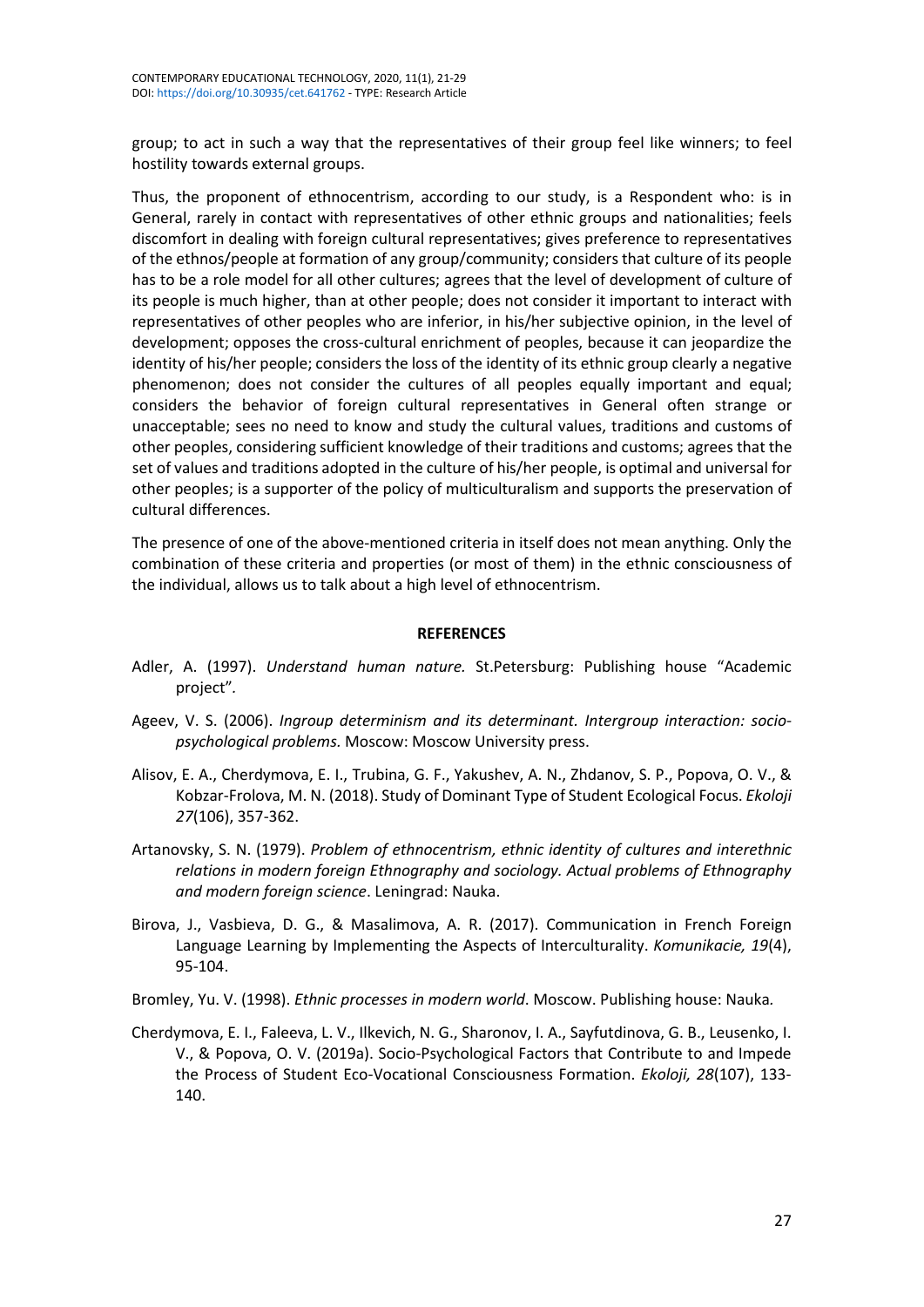- Cherdymova, E. I., Prokopyev, A. I., Karpenkova, N. V., Pravkin, S. A., Ponomareva, N. S., Kanyaeva, O. M., Ryazapova, L. Z., & Anufriev, A. F. (2019b). EcoArt Therapy as a Factor of Students' Environmental Consciousness Development. *Ekoloji 28*(107), 687-693.
- Drobizheva, L. M. (2001). Ethnicity in modern society. Ethnopolitics and social practices in Russian Federation. *World of Russia. Sociology, Ethnology, 10*(2), 12-16.
- Drobizheva, L. M. (2003). *Social problems of interethnic relations in post-Soviet Russia*. Moscow: Publishing house of human values Center, St. Petersburg.
- Giddens, E. (1999). *Sociology.* Moscow: Publishing house Editorial of URSS.
- Kalugina, O. A., & Tarasevich, N. A. (2018). Smart technology integration into EFL teaching at the non-linguistic higher school. *XLinguae*, *11*(1XL), 8-18. <https://doi.org/10.18355/XL.2018.11.01XL.02>
- Karpenko, L. A., Petrovsky, A.V., & Yaroshevsky, M. G. (2007). *Short psychological dictionary.* Rostov-on-don: "PHOENIX".
- Krysko, V. G. (2003). *Ethno-psychological dictionary*. Moscow: Speech publishing house.
- Lebedeva, N. M. (2003). *Social psychology of ethnic migration*. Moscow: AST.
- Levkovich, V. P., & Pankova, N. G. (2015). *Socio-psychological aspects of the problem of ethnic consciousness. Social psychology and social practice.* Moscow: Nauka.
- Mamedov, N. M. (1996). *Culture, ecology, education.* Moscow: Publishing house of the state Committee of environmental protection.
- Matsumoto, D. (2008). Ethnocentrism, stereotypes and prejudice. St.Petersburg. Primeeuroznak.
- Novikova, Y. B., Alipichev, A. Y., Kalugina, O. A., Esmurzaeva, Z. B., & Grigoryeva, S. G. (2018). Enhancement of socio-cultural and intercultural skills of EFL students by means of culturerelated extra-curricular events. *XLinguae*, *11*(2), 206-217. <https://doi.org/10.18355/XL.2018.11.02.16>
- Petrenko, E. S. (2014). Avanguard of Russian civil society: tomorrow's Russia. *Collection of scientific articles of the HSE*. Moscow: Academy of professional development and retraining of education workers", pp. 133-139.
- Reich, V. (2006). *Psychology of the masses and fascism.* Moscow: AST*.*
- Roshchin, S. K. (2014). The Problem of ethnocentrism: theory and political reality of the XX century*. Races and Nations. (Contemporary ethnic and racial problems), 23,* 13-15.
- Ross, L., & Nisbett, R. (2003). *Man and situation. The lessons of social psychology*. Moscow: Aspect Press.
- Ryzhova, S. V. (2007). *Personal aspects of nationalism: from negativity to hyperactive identity. Identity and conflict in post-Soviet States.* Moscow: Carnegie Moscow center.
- Soldatova, G. U. (2002). *Strangers among their own: ethnopsychological problems of adaptation of forced migrants. Psychological assistance to migrants: trauma, cultural change, identity crisis*. Moscow: Mysl.